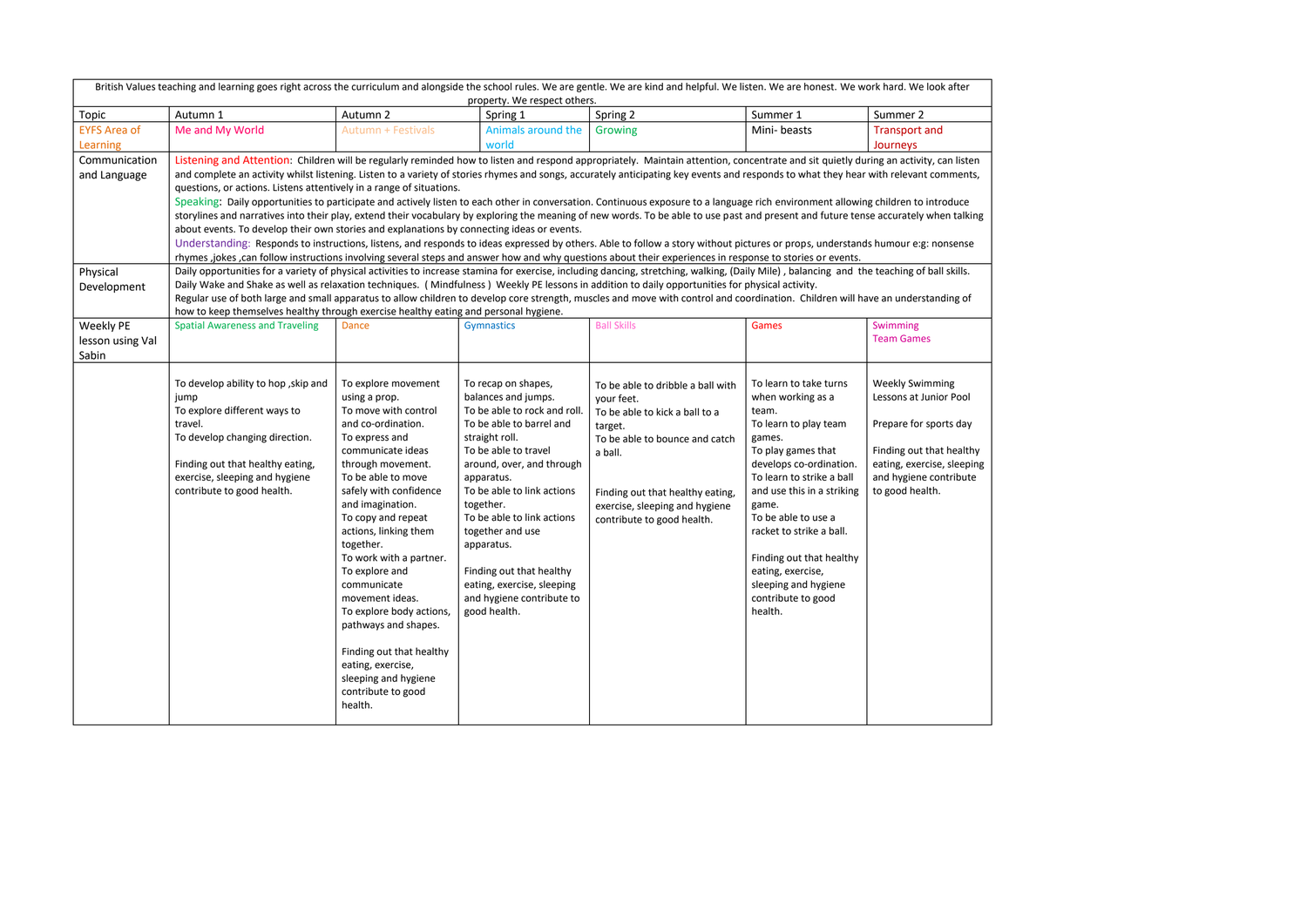| Personal , Social                            | Being Me in My world                                                                                                                                                                                                                                                                                                                                                                                                                                                                                                                                                                                                                                                                                                                                                       | Celebrating Differences.                                                                                                                                                                                                                                                                                                                                                              | Dreams and Goals                                                                                                                                                                                                                                                                                                                                                         | <b>Healthy Me</b>                                                                                                                                                                                                                                                                                                                           | Relationships                                                                                                                                                                                                                                                                                               | Changing Me                                                                                                                                                                                                                                                                                                                                                            |  |
|----------------------------------------------|----------------------------------------------------------------------------------------------------------------------------------------------------------------------------------------------------------------------------------------------------------------------------------------------------------------------------------------------------------------------------------------------------------------------------------------------------------------------------------------------------------------------------------------------------------------------------------------------------------------------------------------------------------------------------------------------------------------------------------------------------------------------------|---------------------------------------------------------------------------------------------------------------------------------------------------------------------------------------------------------------------------------------------------------------------------------------------------------------------------------------------------------------------------------------|--------------------------------------------------------------------------------------------------------------------------------------------------------------------------------------------------------------------------------------------------------------------------------------------------------------------------------------------------------------------------|---------------------------------------------------------------------------------------------------------------------------------------------------------------------------------------------------------------------------------------------------------------------------------------------------------------------------------------------|-------------------------------------------------------------------------------------------------------------------------------------------------------------------------------------------------------------------------------------------------------------------------------------------------------------|------------------------------------------------------------------------------------------------------------------------------------------------------------------------------------------------------------------------------------------------------------------------------------------------------------------------------------------------------------------------|--|
| and Emotional<br>Development                 | How it feels to belong<br>Looking at being similar<br>٠<br>and different<br>Recognise feelings<br>$\bullet$<br>Look at what I enjoy<br>Look at responsibilities<br>Gentle hands                                                                                                                                                                                                                                                                                                                                                                                                                                                                                                                                                                                            | Being different<br>makes me special<br>Knowing we are<br>$\bullet$<br>different but the<br>same<br>Families and<br>Home<br>Making friends<br>Standing up for<br>yourself                                                                                                                                                                                                              | Perseverance<br><b>Setting Goals</b><br><b>Achieving Goals</b><br>Making Links to<br>the future<br>Feelings when I<br>achieve a goal                                                                                                                                                                                                                                     | Understanding<br>$\bullet$<br>exercise is healthy<br>Understanding moving<br>$\bullet$<br>and resting are good<br>for my body<br>Healthy/Unhealthy<br>foods<br>Sleep<br>Being clean                                                                                                                                                         | Belonging<br>$\bullet$<br>Friendships<br>Solving<br>$\bullet$<br>Problems<br>How to treat<br>others<br>How to manage<br>$\bullet$<br>my feelings<br>How to be a<br>good friend r                                                                                                                            | Naming body<br>$\bullet$<br>parts<br>Respecting your<br>body<br><b>Growing Up</b><br>Expressing<br>feelings about<br>moving on<br><b>Discussing</b><br>$\bullet$<br>worries<br>Discussing<br>memories                                                                                                                                                                  |  |
| Maths<br><b>Essentials Maths</b><br>for EYFs | Recognise, count and<br>order numbers to 5 and<br>beyond.1 more 1 less<br>Subitising - notice<br>$\bullet$<br>when patterns are the<br>same or different, make<br>the same values,<br>identify more or less<br><b>Counting Skills-</b><br>$\bullet$<br>Counting reliably using<br>names in order with 1-1<br>correspondence.<br>Say which number is 1<br>$\bullet$<br>more or 1 less than a<br>given number<br>Ordering and<br>$\bullet$<br>recognising numbers                                                                                                                                                                                                                                                                                                            | Comparison-<br>$\bullet$<br>Measures. Talk<br>about size weight<br>and position<br>Pattern<br>$\bullet$<br>recognition,<br>comparison and<br>identification<br>Classification-<br>$\bullet$<br>use language to<br>describe<br>everyday shapes<br>and use<br>mathematical<br>language to<br>describe them<br>Counting to<br>compare<br>numbers.<br>Count on or back<br>to find answer. | Spatial Thinking -<br>Develop spatial<br>thinking and<br>language linked<br>to position,<br>direction in<br>movements and<br>symbols<br>Magnitude-<br>Ordering and<br>Estimating<br>Count reliably<br>with numbers 1-<br>20.<br>Know the<br>position of<br>numbers to 10<br>and their<br>relationship to<br>other numbers.<br>Say which<br>$\bullet$<br>number is 1 more | Regrouping parts to<br>find total number.<br>Finding whole and<br>missing parts<br>Automatic recall of<br>numbers to 5 and<br>know some number<br>bods to 10<br>Use quantities to add<br>and subtract two single<br>digit numbers<br>Begin to count<br>$\bullet$<br>confidently beyond 10,<br>recognising patterns in<br>the number system. | Solve simple<br>$\bullet$<br>mathematical<br>problems<br>Doubling,<br>$\bullet$<br>halving and<br>sharing<br>Begin<br>$\bullet$<br>understanding<br>odd and even<br>numbers<br>Begin to secure<br>understanding<br>of equal and<br>unequal<br>groups.<br>Recognise<br>$\bullet$<br>when a share is<br>fair. | Consolidation of<br>learning.<br>Count reliably<br>with numbers<br>$1-20$ , place<br>them in order<br>and say which<br>number is one<br>more or one<br>less.<br>Solve simple<br>mathematical<br>problems<br>Ten and some<br>more-counting<br>beyond 20<br>Understand<br>$\bullet$<br>patterns in<br>consecutive<br>numbers<br>Understand<br>$\bullet$<br>groups of ten |  |
| Literacy - Key                               | $/1$ less<br>Nursery Rhymes / Traditional Songs / Stories / Fiction Non / Fiction Texts                                                                                                                                                                                                                                                                                                                                                                                                                                                                                                                                                                                                                                                                                    |                                                                                                                                                                                                                                                                                                                                                                                       |                                                                                                                                                                                                                                                                                                                                                                          |                                                                                                                                                                                                                                                                                                                                             |                                                                                                                                                                                                                                                                                                             |                                                                                                                                                                                                                                                                                                                                                                        |  |
| Texts                                        | Harry and the dinosaurs go to<br>school<br>Funny bones                                                                                                                                                                                                                                                                                                                                                                                                                                                                                                                                                                                                                                                                                                                     | Percy Park Keeper stories<br>Elmer and the Wind and<br>other Elmer stories                                                                                                                                                                                                                                                                                                            | Handa's Surprise<br>The Tiger who came to<br>Tea.                                                                                                                                                                                                                                                                                                                        | Jaspers Beanstalk /Jack and<br>Beanstalk<br>A Seed in Need                                                                                                                                                                                                                                                                                  | The Hungry Caterpillar<br>What the Lady Bird<br>Heard                                                                                                                                                                                                                                                       | Mr Gumpy's Outing<br>Wings wheels and other<br>things.                                                                                                                                                                                                                                                                                                                 |  |
|                                              | A Super Hero Like You<br>All are Welcome                                                                                                                                                                                                                                                                                                                                                                                                                                                                                                                                                                                                                                                                                                                                   | Owl Babies<br>The Jolly Postman<br>Nativity and Christmas                                                                                                                                                                                                                                                                                                                             | Polar Polar What do you<br>Hear?                                                                                                                                                                                                                                                                                                                                         | <b>Tiny Seed</b><br>Super-tato.                                                                                                                                                                                                                                                                                                             | Super-worm<br><b>Snail Trail</b>                                                                                                                                                                                                                                                                            | Mrs Armitage on Wheels<br>/ The Magic Train Ride                                                                                                                                                                                                                                                                                                                       |  |
|                                              | Pumpkin Soup                                                                                                                                                                                                                                                                                                                                                                                                                                                                                                                                                                                                                                                                                                                                                               | Stories                                                                                                                                                                                                                                                                                                                                                                               | Chinese New Year story<br>We're Going on A Bear<br>Hunt                                                                                                                                                                                                                                                                                                                  |                                                                                                                                                                                                                                                                                                                                             | The Bad Tempered<br>Ladybird                                                                                                                                                                                                                                                                                |                                                                                                                                                                                                                                                                                                                                                                        |  |
| Writing<br>Phonics and                       | Children will enhance early writing skills with fine motor activities daily to develop their muscles for writing. Children will participate in a writing activity every day.<br>Children learn to write own name and form recognisable letters. To hold a pencil effectively for fluent writing using an appropriate grip. Children will identify letters of the alphabet<br>and use their phonics knowledge to write simple words, captions moving towards structuring a simple sentence. Children will be provided with continuous opportunities for<br>incidental writing in all areas.<br>Children will respond appropriately to questions about texts they have heard or read with relevant comments. Children will be regularly introduced to new vocabulary through |                                                                                                                                                                                                                                                                                                                                                                                       |                                                                                                                                                                                                                                                                                                                                                                          |                                                                                                                                                                                                                                                                                                                                             |                                                                                                                                                                                                                                                                                                             |                                                                                                                                                                                                                                                                                                                                                                        |  |